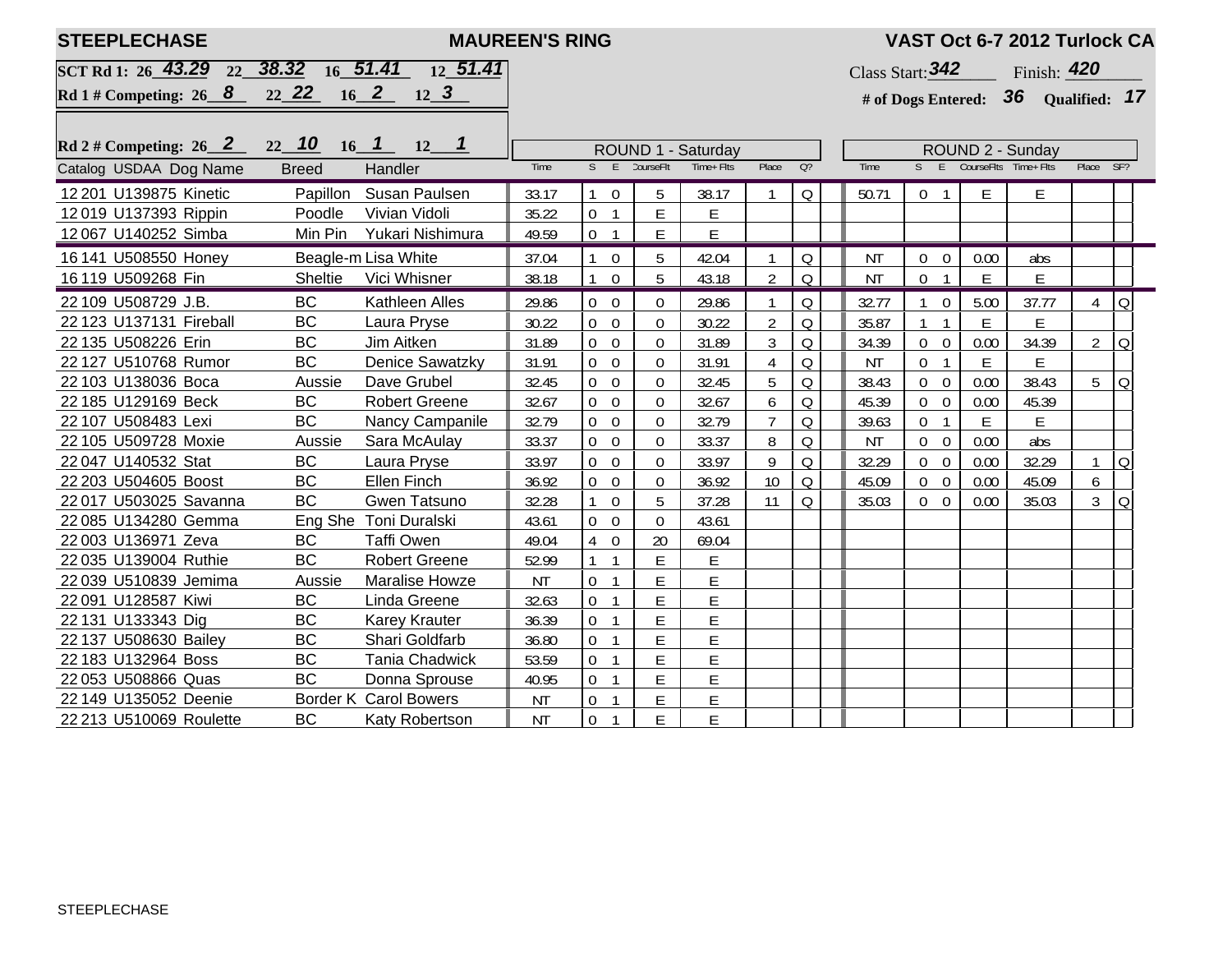| <b>STEEPLECHASE</b>                        |              |                          | <b>MAUREEN'S RING</b> |                                  |            |            |       |                |  | VAST Oct 6-7 2012 Turlock CA     |                                       |            |                  |           |                |  |  |
|--------------------------------------------|--------------|--------------------------|-----------------------|----------------------------------|------------|------------|-------|----------------|--|----------------------------------|---------------------------------------|------------|------------------|-----------|----------------|--|--|
| SCT Rd 1: $26$ 43.29 $22$ 38.32 $16$ 51.41 |              | 12, 51.41                |                       |                                  |            |            |       |                |  | Class Start: $342$ Finish: $420$ |                                       |            |                  |           |                |  |  |
| Rd 1 # Competing: 26 8 22 22 16 2 12 3     |              |                          |                       |                                  |            |            |       |                |  |                                  | # of Dogs Entered: $36$ Qualified: 17 |            |                  |           |                |  |  |
| Rd 2 # Competing: 26 2 22 10 16 1 12 1     |              |                          | ROUND 1 - Saturday    |                                  |            |            |       |                |  |                                  |                                       |            | ROUND 2 - Sunday |           |                |  |  |
| Catalog USDAA Dog Name                     | <b>Breed</b> | Handler                  | Time                  |                                  | CourseFlt: | Time+ Flts | Place | O <sub>2</sub> |  | Time                             |                                       | CourseFlts | Time+ Flts       | Place SF? |                |  |  |
| 26 209 U131589 Rowdy                       | BC           | Cheri Van Bibber         | 31.64                 | $\overline{0}$<br>$\Omega$       | 0          | 31.64      |       |                |  | 32.64                            | $\Omega$                              | 5.00       | 37.64            |           | $2 \mid Q$     |  |  |
| 26 219 U503426 Brody                       | BC.          | Jim Aitken               | 33.17                 | $\overline{0}$<br>$\overline{0}$ | 0          | 33.17      |       |                |  | 36.34                            | $0\quad 0$                            | 0.00       | 36.34            |           | $\overline{Q}$ |  |  |
| 26 133 U135154 Bounce                      | BC           | Karla Ahn                | 39.09                 | $\overline{0}$<br>-0             | $\Omega$   | 39.09      |       |                |  | ΝT                               | $0\quad 0$                            | 0.00       | abs              |           |                |  |  |
| 26 083 U138808 Dash                        | BC           | <b>Brittany Silveira</b> | ΝT                    |                                  | F.         | F.         |       |                |  |                                  |                                       |            |                  |           |                |  |  |
| 26 007 U134291 Paxxton                     | BC           | Lonny Elson              | ΝT                    |                                  | F          | E.         |       |                |  |                                  |                                       |            |                  |           |                |  |  |
| 26 191 U140040 Monty                       | Aussie       | Liza Buckner             | 43.10                 |                                  |            | F.         |       |                |  |                                  |                                       |            |                  |           |                |  |  |
| 26 189 U509618 Quik                        | BC           | Carlene Chandler         | 37.70                 |                                  |            | E.         |       |                |  |                                  |                                       |            |                  |           |                |  |  |
| 26 155 U140098 Mac                         | BC           | Mary Van Wormer          | ΝT                    |                                  |            | F.         |       |                |  |                                  |                                       |            |                  |           |                |  |  |
| 26 031 U132991 Grifter                     | BC           | Gwen Tatsuno             | <b>NT</b>             | $\overline{0}$<br>$\overline{0}$ |            | abs        |       |                |  |                                  |                                       |            |                  |           |                |  |  |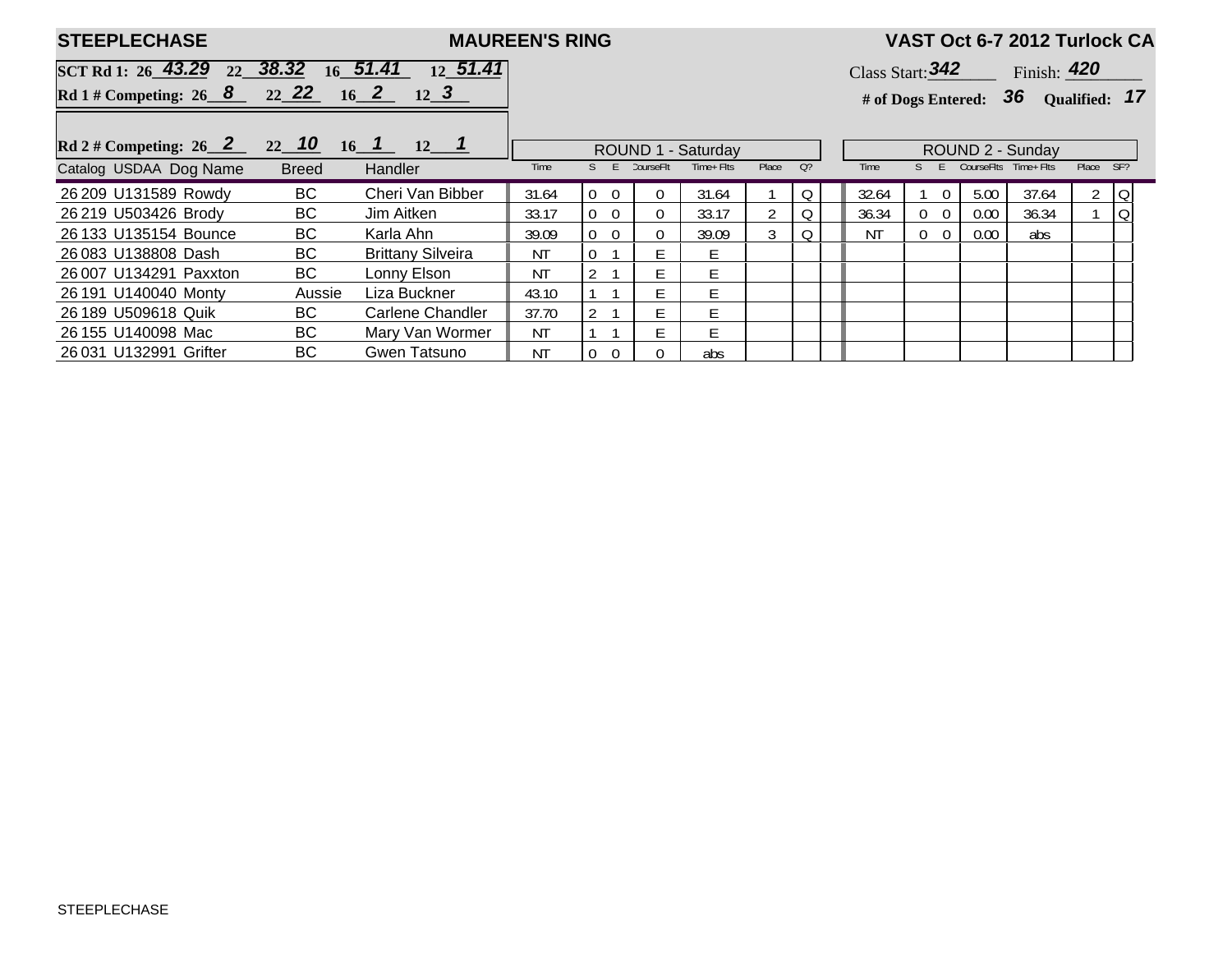| PERFORMANCE SPEED JUMPING                     |                           |                         | <b>MAUREEN'S RING</b> |                                    |                |            |                  |                                      |                    |  |                                  |                                   | VAST Oct 6-7 2012 Turlock CA |   |                |  |
|-----------------------------------------------|---------------------------|-------------------------|-----------------------|------------------------------------|----------------|------------|------------------|--------------------------------------|--------------------|--|----------------------------------|-----------------------------------|------------------------------|---|----------------|--|
| SCT Rd 1: 22 38.31 16 38.31 12 61.73 08 61.73 |                           |                         |                       |                                    |                |            |                  |                                      | Class Start: $422$ |  |                                  |                                   | Finish: 438                  |   |                |  |
| Rd 1 # Competing: 22 2 16 9 12 2 08 1         |                           |                         |                       |                                    |                |            |                  | # of Dogs Entered: $18$ Qualified: 8 |                    |  |                                  |                                   |                              |   |                |  |
|                                               |                           |                         |                       |                                    |                |            |                  |                                      |                    |  |                                  |                                   |                              |   |                |  |
| Rd 2 # Competing: 22 1 16 4 12 1              |                           |                         |                       | ROUND 1 - Saturday                 |                |            | ROUND 2 - Sunday |                                      |                    |  |                                  |                                   |                              |   |                |  |
| Catalog USDAA Dog Name                        | <b>Breed</b><br>Handler   |                         | Time                  | F                                  | CourseFlt:     | Time+ Flts | Place            | O <sub>2</sub>                       | Time               |  | $S$ $F$                          | CourseFlts Time+Flts<br>Place SF? |                              |   |                |  |
| 08 073 U136845 Fonzie                         | Papillon<br>Marti Fuquay  |                         | NT                    | $\theta$<br>$\overline{1}$         | E              | E.         |                  |                                      |                    |  |                                  |                                   |                              |   |                |  |
| 08 159 U503763 Belle                          | Min Pin                   | Yukari Nishimura        | <b>NT</b>             | $\overline{0}$<br>$\overline{0}$   | $\mathbf 0$    | abs        |                  |                                      |                    |  |                                  |                                   |                              |   |                |  |
| 08 193 U506929 Mia                            | Chihuahu Veronica Adrover |                         | <b>NT</b>             | $\overline{0}$<br>$\overline{0}$   | $\Omega$       | abs        |                  |                                      |                    |  |                                  |                                   |                              |   |                |  |
| 12043 U512630 Ghillie                         | <b>Sheltie</b>            | Sherri Hollenbeck       | 49.39                 | $\overline{0}$<br>$\overline{0}$   | $\Omega$       | 49.39      |                  | Q                                    | 40.21              |  | $\overline{0}$<br>$\overline{0}$ | 0.00                              | 40.21                        |   | $\overline{O}$ |  |
| 12 125 U126026 Bodee                          | Poodle<br>Marti Fuquay    |                         | 33.19                 | $\overline{0}$                     | E              | E.         |                  |                                      |                    |  |                                  |                                   |                              |   |                |  |
| 16 069 U135810 Wit                            | <b>BC</b>                 | Lauri Plummer           | 29.46                 | $\overline{0}$<br>$\Omega$         | $\Omega$       | 29.46      |                  | Q                                    | 32.99              |  | $\overline{0}$<br>$\overline{0}$ | 0.00                              | 32.99                        | 3 | $\Omega$       |  |
| 16 153 U502643 Jinn                           | Nicole Watts<br>Aussie    |                         | 31.02                 | $\overline{0}$<br>$\overline{0}$   | $\overline{0}$ | 31.02      | $\overline{2}$   | Q                                    | 32.14              |  | $\overline{0}$<br>$\Omega$       | 0.00                              | 32.14                        |   | $\overline{Q}$ |  |
| 16 079 U125635 Piper                          | Sue Rush<br>Aussie        |                         | 31.47                 | $\overline{0}$<br>$\boldsymbol{0}$ | $\mathbf 0$    | 31.47      | 3                | Q                                    | 32.66              |  | $\overline{0}$<br>$\overline{0}$ | 0.00                              | 32.66                        |   | $\overline{O}$ |  |
| 16 145 U500544 Trek                           | Erika Maurer<br>Aussie    |                         | 35.88                 | $\overline{0}$<br>$\Omega$         | $\overline{0}$ | 35.88      | 4                | Q                                    | <b>NT</b>          |  | $\overline{0}$<br>$\overline{0}$ | 0.00                              | abs                          |   |                |  |
| 16 029 U511283 Sydney                         | Aussie                    | <b>Karen Overstreet</b> | 37.83                 | $\overline{0}$<br>$\Omega$         | $\Omega$       | 37.83      | 5                | Q                                    | 52.70              |  | $\overline{0}$<br>$\overline{0}$ | 0.00                              | 52.70                        | 4 |                |  |
| 16 037 U503964 Fizz                           | Sheltie                   | <b>Cynthia Roberts</b>  | 40.88                 | $\mathbf 0$<br>$\overline{0}$      | $\overline{0}$ | 40.88      |                  |                                      |                    |  |                                  |                                   |                              |   |                |  |
| 16 057 U128901 Styx                           | <b>BC</b>                 | <b>Karey Krauter</b>    | 37.71                 | $\overline{0}$                     | 5              | 42.71      |                  |                                      |                    |  |                                  |                                   |                              |   |                |  |
| 16 089 U133967 Lily                           | All Ameri Mo Carroll      |                         | 47.46                 | $\overline{0}$<br>$\overline{0}$   | $\overline{0}$ | 47.46      |                  |                                      |                    |  |                                  |                                   |                              |   |                |  |
| 16 095 U506320 Karlie                         | Golden R Jennie Keifer    |                         | <b>NT</b>             | $\overline{0}$                     | E              | E          |                  |                                      |                    |  |                                  |                                   |                              |   |                |  |
| 16077 U507110 Cass                            | <b>BC</b>                 | Nancy Tetrick           | <b>NT</b>             | $\overline{0}$<br>$\overline{0}$   | $\Omega$       | abs        |                  |                                      |                    |  |                                  |                                   |                              |   |                |  |
| 22 165 U128698 Killy                          | <b>BC</b><br>Dave Grubel  |                         | 36.11                 | $\overline{0}$<br>$\overline{0}$   | $\Omega$       | 36.11      |                  | Q                                    | <b>NT</b>          |  | $\Omega$<br>$\Omega$             | 0.00                              | abs                          |   |                |  |
| 22 169 U119818 Tika                           | Craussie Ellen Finch      |                         | 37.71                 | $\overline{0}$<br>$\overline{0}$   | $\mathbf 0$    | 37.71      | 2                | Q                                    | 43.46              |  | $\mathbf{0}$                     | 5.00                              | 48.46                        |   |                |  |
| 22 015 U123644 Brenn                          | <b>BC</b>                 | <b>Carlene Chandler</b> | <b>NT</b>             | $\overline{0}$<br>$\overline{0}$   | $\Omega$       | abs        |                  |                                      |                    |  |                                  |                                   |                              |   |                |  |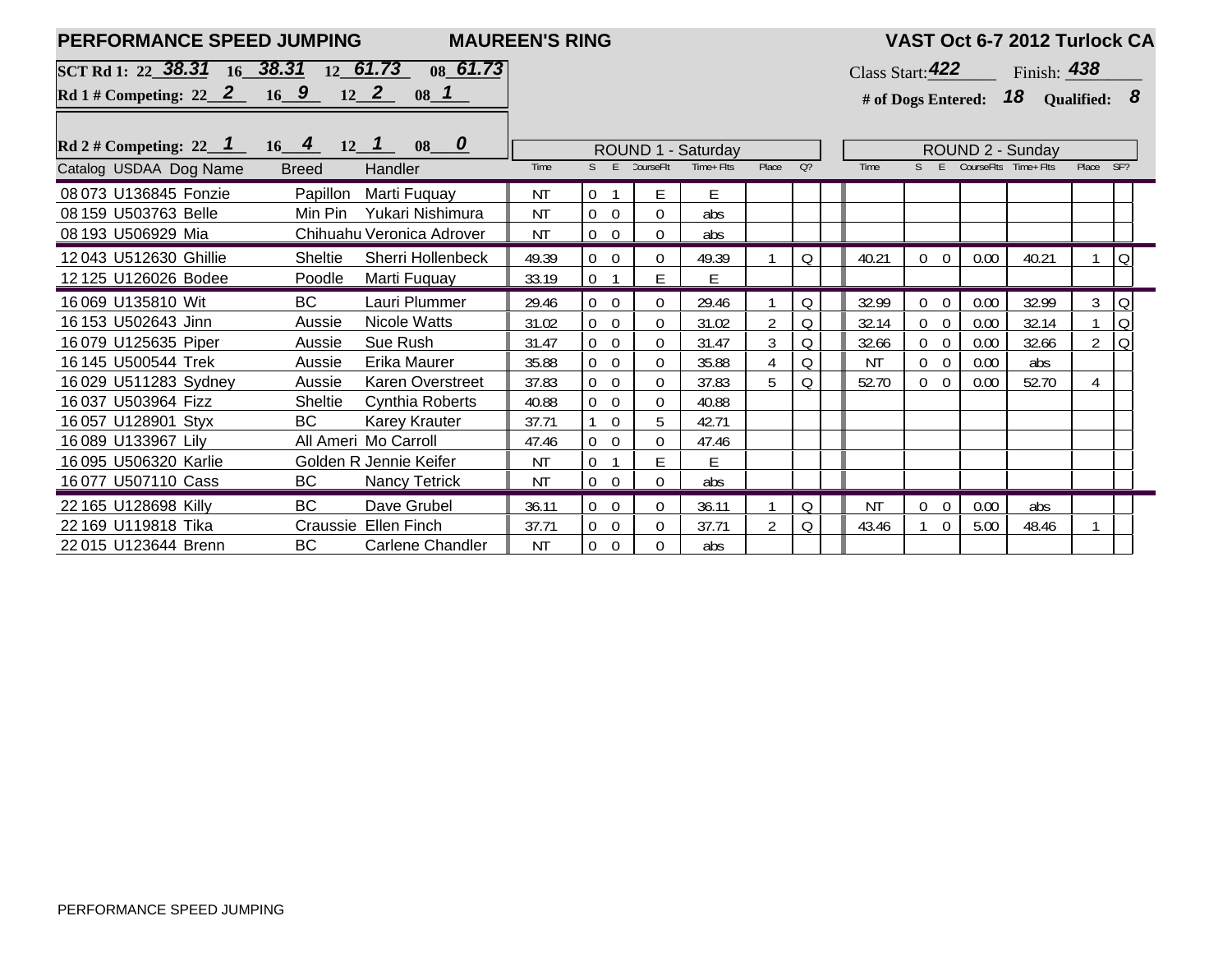| <b>Sunday</b>          | <b>GP</b>         |                               |                  | <b>CAROL'S RING</b>  |                          |           |                  |                  |                  |                  |                                       |                                    | VAST Oct 6-7 2012 Turlock CA |         |                     |                |  |  |  |  |
|------------------------|-------------------|-------------------------------|------------------|----------------------|--------------------------|-----------|------------------|------------------|------------------|------------------|---------------------------------------|------------------------------------|------------------------------|---------|---------------------|----------------|--|--|--|--|
|                        |                   |                               |                  | <b>Actually</b>      |                          |           |                  |                  |                  |                  |                                       | Class Start: 1159                  |                              |         | Finish: <b>1230</b> |                |  |  |  |  |
| <b>Open Division:</b>  | 26                | <b>Course Distance</b><br>170 | <b>SCT</b><br>46 | Competing<br>3       |                          |           |                  |                  |                  |                  |                                       | # of Dogs Entered: 34 Qualified: 9 |                              |         |                     |                |  |  |  |  |
|                        | 22                | 170                           | 46               | 19                   |                          |           |                  |                  |                  |                  |                                       |                                    |                              |         |                     |                |  |  |  |  |
| <b>Mini Division:</b>  | 16                | 165                           | 50               | 4                    |                          |           |                  |                  |                  |                  |                                       |                                    |                              |         |                     |                |  |  |  |  |
|                        | $12 \overline{ }$ | 165                           | 55               | 5                    |                          |           |                  |                  |                  |                  |                                       |                                    |                              |         |                     |                |  |  |  |  |
| Catalog USDAA Dog Name |                   |                               | <b>Breed</b>     |                      | Handler                  | Time      | <b>Time Flts</b> | R                | S.               | E                | Course Flts   Total Flts   Place   Q? |                                    |                              |         | <b>YPS</b>          | Pts            |  |  |  |  |
| 12055 U509963          |                   | Gustavo                       |                  | All American         | Laura Hartwick           | 39.75     | 0.00             | $\Omega$         | $\overline{0}$   | $\Omega$         | $\overline{0}$                        | 0.00                               |                              | 0       | 4.15                | 3              |  |  |  |  |
| 12019 U137393          |                   | Rippin                        | Poodle           |                      | Vivian Vidoli            | 42.03     | 0.00             | 0                | $\overline{0}$   | $\overline{0}$   | $\boldsymbol{0}$                      | 0.00                               | $\overline{2}$               | Q       | 3.93                |                |  |  |  |  |
| 12093 U134265          |                   | Ben                           | PWCorgi          |                      | Arlene Watson            | 46.13     | 0.00             | $\theta$         |                  | $\Omega$         | 5                                     | 5.00                               | 3                            |         | 3.58                |                |  |  |  |  |
| 12067 U140252          |                   | Simba                         | Min Pin          |                      | Yukari Nishimura         | 67.39     | 0.00             | 1                | 0                |                  | E                                     | Е                                  |                              |         | 2.45                |                |  |  |  |  |
| 12201 U139875          |                   | Kinetic                       | Papillon         |                      | Susan Paulsen            | ΝT        | 0.00             | $\overline{2}$   | 0                |                  | E                                     | E                                  |                              |         |                     |                |  |  |  |  |
| 16177 U510506          |                   | She-Ra                        | Shelt-inu        |                      | Jim Dowell               | 41.59     | 0.00             | 0                | 0                | $\mathbf{0}$     | $\overline{0}$                        | 0.00                               |                              | Q       | 3.97                | $\mathfrak{Z}$ |  |  |  |  |
| 16141 U508550          |                   | Honey                         |                  | Beagle-mix           | Lisa White               | 42.68     | 0.00             | $\theta$         |                  | $\Omega$         | 5                                     | 5.00                               | $\overline{2}$               |         | 3.87                |                |  |  |  |  |
| 16143 U125447          |                   | Sizzle                        | <b>Sheltie</b>   |                      | <b>Sue Dowell</b>        | 46.91     | 0.00             | 1                | $\mathbf{1}$     | 0                | 10                                    | 10.00                              | 3                            |         | 3.52                |                |  |  |  |  |
| 16119 U509268          |                   | Fin                           | Sheltie          |                      | Vici Whisner             | 42.60     | 0.00             | 0                | 0                | $\mathbf{1}$     | E                                     | E                                  |                              |         | 3.87                |                |  |  |  |  |
| 22123 U137131          |                   | Fireball                      | <b>BC</b>        |                      | Laura Pryse              | 29.65     | 0.00             | $\boldsymbol{0}$ | 0                | $\theta$         | $\overline{0}$                        | 0.00                               |                              | Q       | 5.73                | $\overline{7}$ |  |  |  |  |
| 22017 U503025          |                   | Savanna                       | <b>BC</b>        |                      | Gwen Tatsuno             | 32.92     | 0.00             | $\boldsymbol{0}$ | $\Omega$         | $\mathbf 0$      | $\mathbf 0$                           | 0.00                               | $\overline{2}$               | Q       | 5.16                | 5              |  |  |  |  |
| 22211 U130779          |                   | Ariel                         | Aussie           |                      | Mary Schultz             | 33.43     | 0.00             | 0                | 0                | 0                | $\mathbf 0$                           | 0.00                               | 3                            | Q       | 5.09                | 3              |  |  |  |  |
| 22107 U508483          |                   | Lexi                          | <b>BC</b>        |                      | Nancy Campanile          | 33.69     | 0.00             | 0                | 0                | 0                | $\mathbf 0$                           | 0.00                               | 4                            | Q       | 5.05                |                |  |  |  |  |
| 22149 U135052          |                   | Deenie                        |                  | <b>Border Kelpie</b> | <b>Carol Bowers</b>      | 34.09     | 0.00             | 0                | $\Omega$         | $\Omega$         | 0                                     | 0.00                               |                              | $\circ$ | 4.99                |                |  |  |  |  |
| 22053 U508866          |                   | Quas                          | <b>BC</b>        |                      | Donna Sprouse            | 47.72     | 1.72             | $\theta$         | $\Omega$         | $\Omega$         | 0                                     | 1.72                               |                              |         | 3.56                |                |  |  |  |  |
| 22127 U510768          |                   | Rumor                         | BC               |                      | Denice Sawatzky          | 30.08     | 0.00             | 0                |                  | 0                | 5                                     | 5.00                               |                              |         | 5.65                |                |  |  |  |  |
| 22135 U508226          |                   | Erin                          | BC               |                      | Jim Aitken               | 31.27     | 0.00             | $\theta$         |                  | $\Omega$         | 5                                     | 5.00                               |                              |         | 5.44                |                |  |  |  |  |
| 22131 U133343          |                   | Dig                           | <b>BC</b>        |                      | <b>Karey Krauter</b>     | 37.69     | 0.00             | 0                | 1                | 0                | 5                                     | 5.00                               |                              |         | 4.51                |                |  |  |  |  |
| 22203 U504605          |                   | <b>Boost</b>                  | <b>BC</b>        |                      | <b>Ellen Finch</b>       | 40.38     | 0.00             | $\mathbf{1}$     | 0                | $\mathbf 0$      | 5                                     | 5.00                               |                              |         | 4.21                |                |  |  |  |  |
| 22035 U139004          |                   | Ruthie                        | BC               |                      | <b>Robert Greene</b>     | 40.55     | 0.00             | $\mathbf{1}$     | 0                | 0                | 5                                     | 5.00                               |                              |         | 4.19                |                |  |  |  |  |
| 22185 U129169          |                   | <b>Beck</b>                   | <b>BC</b>        |                      | <b>Robert Greene</b>     | 47.65     | 1.65             | $\overline{2}$   | $\Omega$         | $\Omega$         | 10                                    | 11.65                              |                              |         | 3.57                |                |  |  |  |  |
| 22105 U509728          |                   | Moxie                         | Aussie           |                      | Sara McAulay             | 34.33     | 0.00             | $\mathbf{1}$     | 0                | 1                | E                                     | E                                  |                              |         | 4.95                |                |  |  |  |  |
| 22101 U509899          |                   | Fynn                          | <b>BC</b>        |                      | Lee Elgie                | 41.91     | 0.00             | 2                | $\mathbf 0$      |                  | E                                     | E                                  |                              |         | 4.06                |                |  |  |  |  |
| 22085 U134280          |                   | Gemma                         |                  | Eng Shepherd         | Toni Duralski            | 44.16     | 0.00             | 0                | $\mathbf 0$      |                  | E                                     | E                                  |                              |         | 3.85                |                |  |  |  |  |
| 22137 U508630          |                   | <b>Bailey</b>                 | BC               |                      | Shari Goldfarb           | 47.15     | 0.00             | 1                |                  |                  | E                                     | E                                  |                              |         | 3.61                |                |  |  |  |  |
| 22091 U128587          |                   | Kiwi                          | <b>BC</b>        |                      | Linda Greene             | 49.24     | 0.00             | 0                | 0                |                  | E                                     | E                                  |                              |         | 3.45                |                |  |  |  |  |
| 22213 U510069          |                   | Roulette                      | <b>BC</b>        |                      | Katy Robertson           | <b>NT</b> | 0.00             | 1                | 0                | 1                | E                                     | E                                  |                              |         |                     |                |  |  |  |  |
| 22103 U138036          |                   | <b>Boca</b>                   | Aussie           |                      | Dave Grubel              | <b>NT</b> | 0.00             | $\boldsymbol{0}$ | $\mathbf{1}$     | $\mathbf{1}$     | E                                     | E                                  |                              |         |                     |                |  |  |  |  |
| 22013 U129629          |                   | <b>Bette</b>                  | ВC               |                      | Mary Van Wormer          | <b>NT</b> | 0.00             | $\boldsymbol{0}$ | $\overline{0}$   | $\overline{0}$   | $\mathbf 0$                           | abs                                |                              |         |                     |                |  |  |  |  |
| 26219 U503426          |                   | <b>Brody</b>                  | BC               |                      | Jim Aitken               | 35.07     | 0.00             | $\mathbf 0$      | $\boldsymbol{0}$ | $\boldsymbol{0}$ | $\boldsymbol{0}$                      | 0.00                               |                              | Q       | 4.85                |                |  |  |  |  |
| 26189 U509618          |                   | Quik                          | BC               |                      | Carlene Chandler         | 31.82     | 0.00             | 0                |                  | $\boldsymbol{0}$ | 5                                     | 5.00                               | $\overline{2}$               |         | 5.34                |                |  |  |  |  |
| 26209 U131589          |                   | Rowdy                         | BC               |                      | Cheri Van Bibber         | 44.00     | 0.00             | $\boldsymbol{0}$ | $\mathbf{1}$     | $\mathbf{1}$     | E                                     | E.                                 |                              |         | 3.86                |                |  |  |  |  |
| 26083 U138808          |                   | Dash                          | BC               |                      | <b>Brittany Silveira</b> | NT        | 0.00             | $\boldsymbol{0}$ | $\boldsymbol{0}$ | $\boldsymbol{0}$ | $\boldsymbol{0}$                      | abs                                |                              |         |                     |                |  |  |  |  |
| 26031 U132991          |                   | Grifter                       | ВC               |                      | Gwen Tatsuno             | ΝT        | 0.00             | 0                | $\pmb{0}$        | $\pmb{0}$        | $\overline{0}$                        | abs                                |                              |         |                     |                |  |  |  |  |